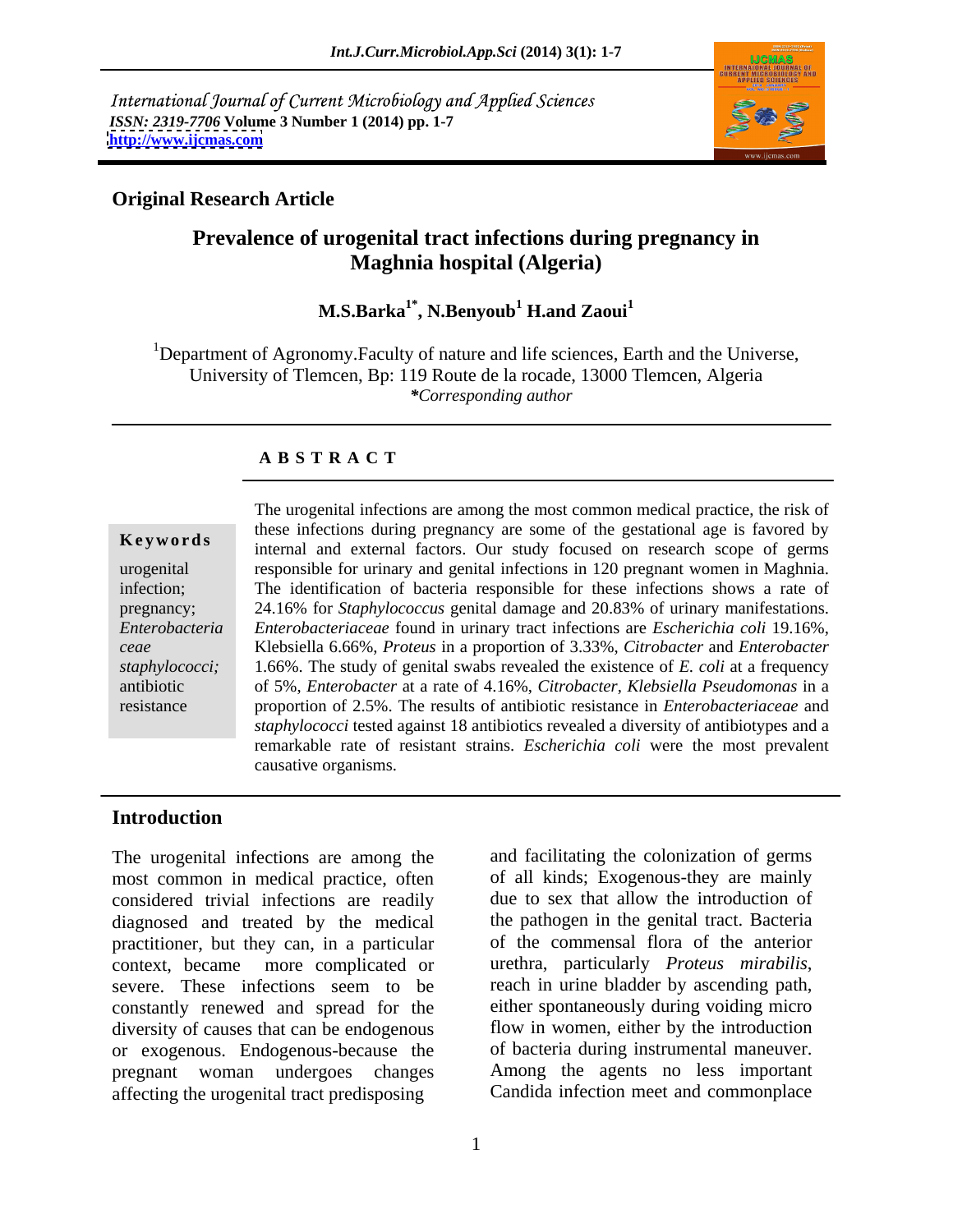germs such as Enterobacteriaceae and

Seventeen samples of urine and fifteen genital secretions were performed on 120<br>pregnant women aged between 20 and 44 Disc diffusion method was used to pregnant women aged between 20 and 44 years with clinical signs of urogenital infection over a period of three months from March to May 2011 at the hospital Maghnia (Algeria). These are hospitalized

They do before any genital toilet, woman vagina to the cervix with a sterile  $\mu$ g), Tetracycline (30  $\mu$ g), Céfazoline (30 speculum lubricated and two sterile swabs  $\mu$ g), Acide nalidixique (30  $\mu$ g), speculum, lubricated and two sterile swabs  $\mu$ g), Acide nalidixique (30  $\mu$ g), (or a loop asentic platinum) one used for Gentamicine (10  $\mu$ g), Oxacilline, (or a loop aseptic platinum), one used for

The sampling is carried out before any toiletries, and local or systemic anti-<br>Results and Discussion infective treatment. The urine is collected in a sterile tube and carried to the

All the specimens were analyzed within an hour, then samples were analyzed for

and 10 µ were used to inoculate urine 3.33% and for *Citrobacter* and sample on Chapman Agar. Mac- Conkey *Enterobacter*. These are results that seem sample on Chapman Agar, Mac- Conkey and Blood agar plates (OXOID-England). Plates were incubated for 24 hr at 37°C.

A diagnosis of UTI (Urinary tract

Staphylococci (Adukauskiene *et al.*, least 10<sup>5</sup> colony forming unit (CFU)/ml of urine. *S. aureus* was identified by colonial **Materials and Methods positive** catalase activity, and positive infections) was made when there were at least  $10^5$  colony forming unit (CFU)/ml of morphology, gram positive staining, coagulation of citrated rabbit plasma (bioMe 'rieux, Marcyl'Etoile, France).

or sent by treating doctors. suspensions were inoculated on Muller **Genital samples** 25922 and *S.aureus* ATCC 25923 were gynecological position and in a good light, antibiotic were tested: Céfotaxime (30  $\mu$ g), it is to collect genital secretions of the Doxycycline (30  $\mu$ g), Chloramphenicol (30 cytology and the other in the cultivation, Metronidazole (10  $\mu$ g), Ampicilline (10 harvesting These will be analyzed  $\mu$ g), Amoxicilline (25  $\mu$ g), Penicilline G immediately. (10 U1), Spiramycine (100 µg), Urine samples 
ug), Colistine (10 µg), Sulfamethoxazole Disc diffusion method was used to determine susceptibility of the isolates as previously described. Individual colonies were suspended in normal saline to 0.5 McFarland and using sterile swabs the Hinton agar for18-24 hr. *E. coli* ATCC used as control strains. For gram-negative and positive bacteria eighteen discs of antibiotic were tested: Céfotaxime (30 µg), Doxycycline(30 µg), Chloramphenicol (30 µg), Tetracycline (30 µg), Céfazoline (30 µg), Acide nalidixique (30 µg), Gentamicine (10 µg), Oxacilline, Metronidazole (10 µg), Ampicilline (10 µg), Amoxicilline (25 µg) , Penicilline G (10 UI), Spiramycine (100 µg), Lincomycine (15 µg), Erythromycine (15  $(200 \,\mu g)$ , Nitroxoline  $(20 \,\mu g)$ .

# **Results and Discussion**

laboratory. existence of *E. coli* at a frequency of 5%, culture and sensitivity. urinary tract infections are *E.coli*, at a By Using standard quantitative loop a 1 µl of 6.66%, *Proteus* in a proportion of The study of genital swabs revealed the *Enterobacter* 4.16%, *Citrobacter*, *Klebsiella* Pseudomonas in a proportion of 2.5%,. *Enterobacteriaceae* found in frequency of 19.16%, *Klebsiella* at a rate 3.33% and for *Citrobacter* and *Enterobacter*. These are results that seem to be obvious because during pregnancy, several changes occur such as: The expansion of the urethra by a certain compression of the urinary tract of Gram-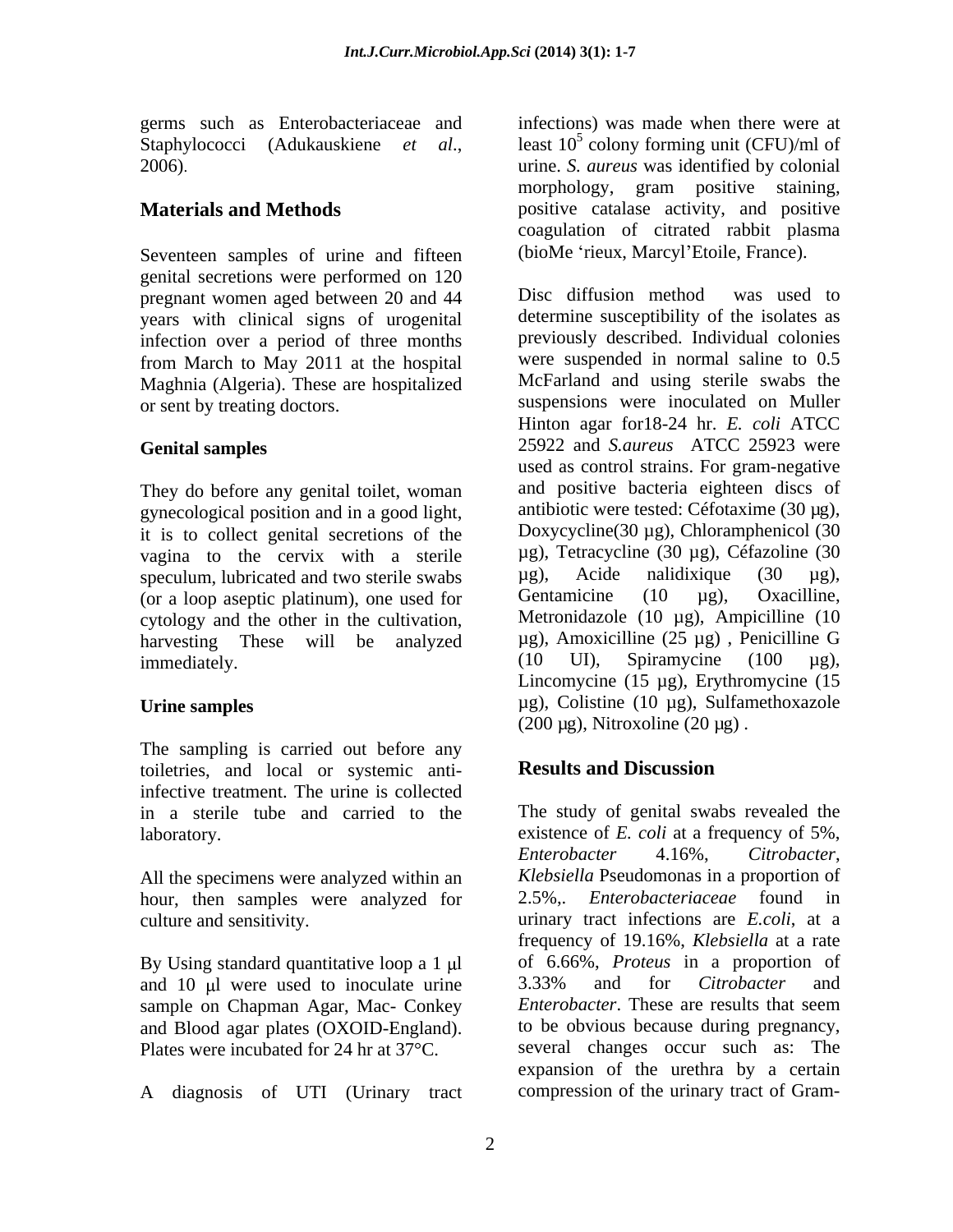positive cocci *Staphylococci* also cause negative bacilli have a total resistance to this type of infection at frequencies of penicillin G and certain (100%), 96.8% 24.16% in the genitals infections and resistant to oxacillin, 96.3% to ampicillin 20.83% in urinary events (Sotto *et al.,* 2001).

## **Urinary tract infections**

Seventy samples of urine were taken from bacteria resistance to some antibiotics. pregnant women. The table 1 shows that infections are declining in the age range **Gram positive bacteria** 32-44 years. Except for Citrobacter there is an increase of infection. is an increase of infection. The figure 3 and 4 shows resistance of

## **Genital infections**

The samples were taken from 50 pregnant women. The table 2 shows that infections are declining in the age range 32-44 years *Enterobacteriaceae* strains isolated and From the two tables note that: The tested against 18 antibiotics revealed a infection decreases between 32 and 44 diversity antibiotypes and a remarkable years. Gram negative are important in rate of resistant strains compared to the urinary tract infections. Gram positive are mumber of antibiotics, or 100% of strains more important in genital infections resistant to penicillin G, and also to (Ahmad, 2012; Al-Haddad, 2005; cefazolin (full strength), 96.8% resistant to Anandkumar *et al.*, 2003; Assefa *et al.*, oxacillin, 96.3% resistant to ampicillin and 2008).<br>2008). 83.3% resistant to cefotaxime, where a

Interpretation of the results of 2012; Masinde *et al.*, 2009). susceptibility testing was performed by the WHONET 5 software, for some According METRAL and Brucker, 1998, antibiotics; resistance intervals and the resistance in *Enterobacteriaceae* sensitivity are not defined. *Staphylococci* responsibility of the acquisition of a are resistant to several antibiotics, plasmid  $\beta$ -lactamase resistance to including penicillin, ampicillin and extended spectrum (ESBL). There is also a erythromycin 100%, followed by remarkable resistance to erythromycin oxacillin 92% , cefazolin 81% and cefotaxim, 74.3%, 81.8% resistant to tetracyclin, doxycyclin followed with a (aminoglycoside), 90% resistant to rate of 72.1%, and have a total resistance nalidixic acid (quinolone) 88.9% resistant rate of 72.1%, and have a total resistance nalidixic acid (quinolone) 88.9% resistant to, 78.1% resistance to gentamicin, 85.7% resistant to chloramphenicol, 93.3% resistant to sulfamethoxazol, 92.9% resistant to nalidixic acid. The gram

penicillin G and céfazolin (100%), 96.8% resistant to oxacillin, 96.3% to ampicillin and 83.3% resistant to cefotaxim.

## **The Gram-negative bacteria**

The figure.1 and 2 showed Gram-negative bacteria resistance to some antibiotics.

## **Gram positive bacteria**

Gram positive bacteria to some antibiotics.

## *Enterobacteriaceae*

Antibiotic susceptibility (Assefa et al., 2008; Beyene and Tsegaye, The results of antibiotic resistance of number of antibiotics, or 100% of strains oxacillin, 96.3% resistant to ampicillin and 83.3% resistant to cefotaxime, where a high resistance to the family of  $\beta$ -lactams (Assefa *et al*., 2008; Beyene and Tsegaye , 2011, Culig *et al*., 2010; Demilie*et al*., 2012; Masinde *et al*., 2009).

> plasmid  $\beta$ -lactamase resistance to remarkable resistance to erythromycin with 100% of our strains are resistant (macrolide), 94.9% resistant to gentamicin (aminoglycoside), 90% resistant to to sulfonamide (sulfa family), 87% resistant to chloramphenicol (chloramphenicol family) and 81.8% resistant to tetracycline followed by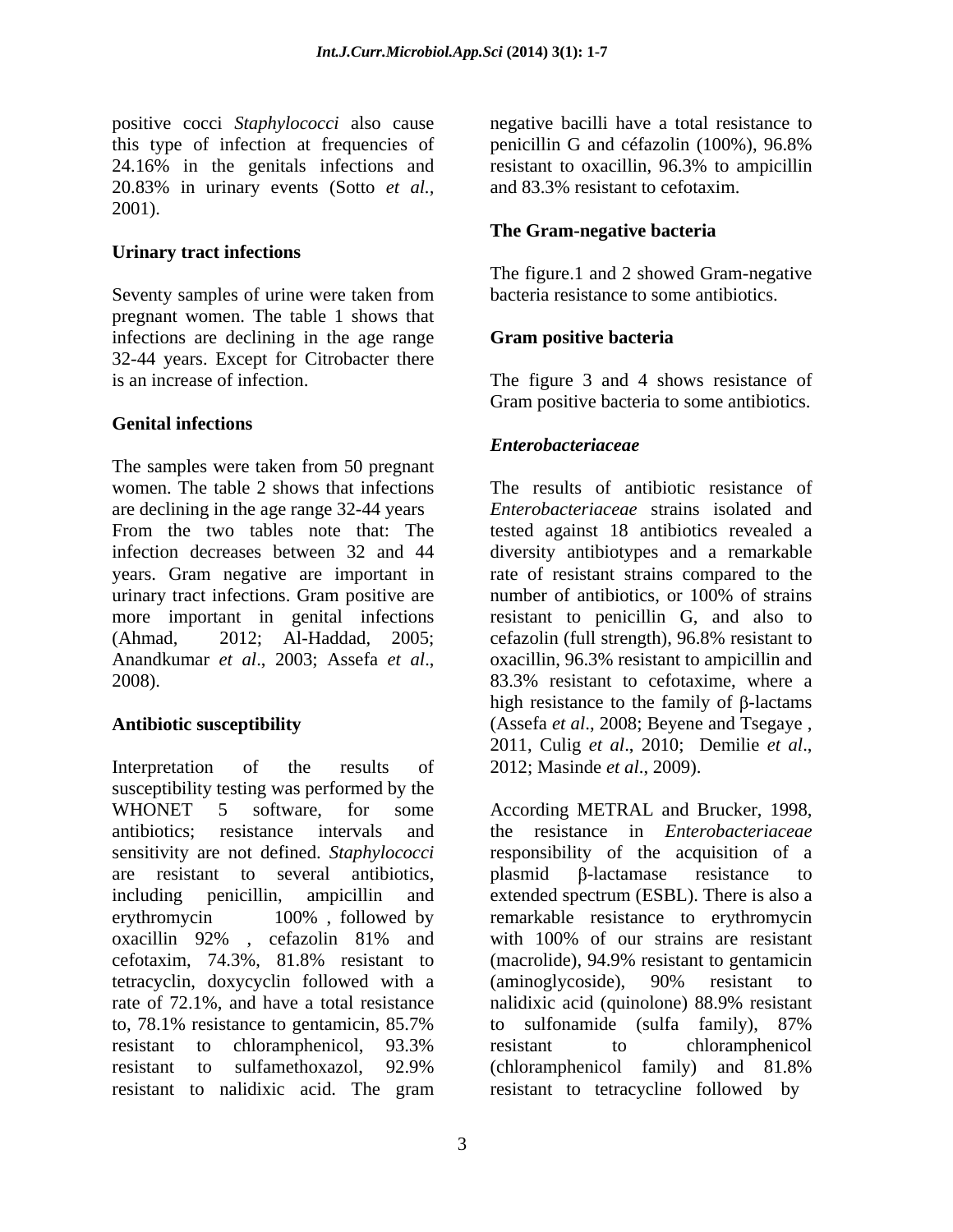| Bacteria                         | Between 20 and 32<br>years | Between 32 and<br>44 years |
|----------------------------------|----------------------------|----------------------------|
| Staphylococcus aureus            |                            |                            |
| coagulase-negative staphylococci |                            |                            |
| E.coli                           | 1 O                        |                            |
| Klebsiella                       |                            |                            |
| Enterobacter                     |                            |                            |
| Citrobacter                      |                            |                            |
| Proteus                          |                            |                            |
| Total                            |                            | $\cap$                     |

**Table.1** The number of urinary tract infections contribution to age

**Table.2** The number of genital infections contribution to age

| Bacteria                         | Between 20 and | Between 32 and 44 $\vert$ |
|----------------------------------|----------------|---------------------------|
|                                  | 32 years       | years                     |
| Staphylococcus aureus            |                |                           |
| coagulase-negative staphylococci | 10             |                           |
| E.Coli                           |                |                           |
| Citrobacter                      |                |                           |
| Enterobacter                     |                |                           |
| Klepsiella                       |                |                           |
| Total                            |                |                           |

Figure.1a) The rate of negative grams resistant to penicillin G. b) The rate of negative grams resistant to gentamicin.

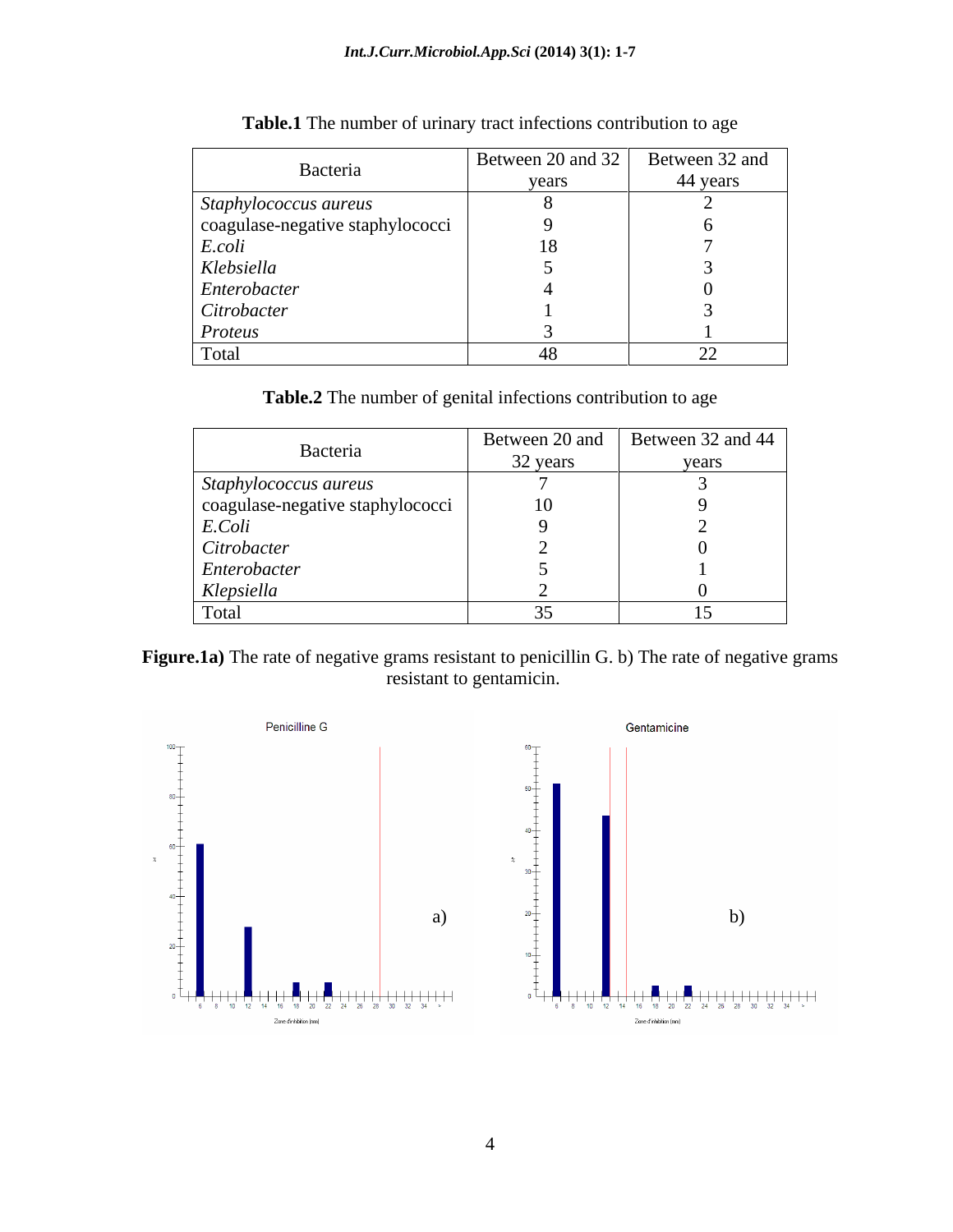



**Figure.3 a)** The rate of positive grams resistant to cefotaxime. b) The rate of positive grams resistant to Ampicillin.



(tetracycline) The study of multidrug first be entering the bacterium, factors resistance in *Enterobacteriaceae* isolated, altering the permeability is the cause of shows a similar resistance of resistance. This mechanism does not affect *Enterobacteriaceae* in relation to different Gram-positive because antibiotics diffuse antibiotics (Bonkat *et al*., 2013; Dimetry *et al*., 2007; Eiros Bouza and Ochoa forms the wall of the bacteria. In Gram- Sangrador, 2007 ; Hamdan *et al*., 2011; negative bacteria, however, the barrier is Malinverni, 2002; Metral and Brücker, the lipopolysaccharide (LPS) of the outer 1998). membrane prevents the penetration of



doxycycline in rate with 74.5% For an antibiotic to be effective it must For an antibiotic to be effective it must altering the permeability is the cause of resistance. This mechanism does not affect freely through the peptidoglycan which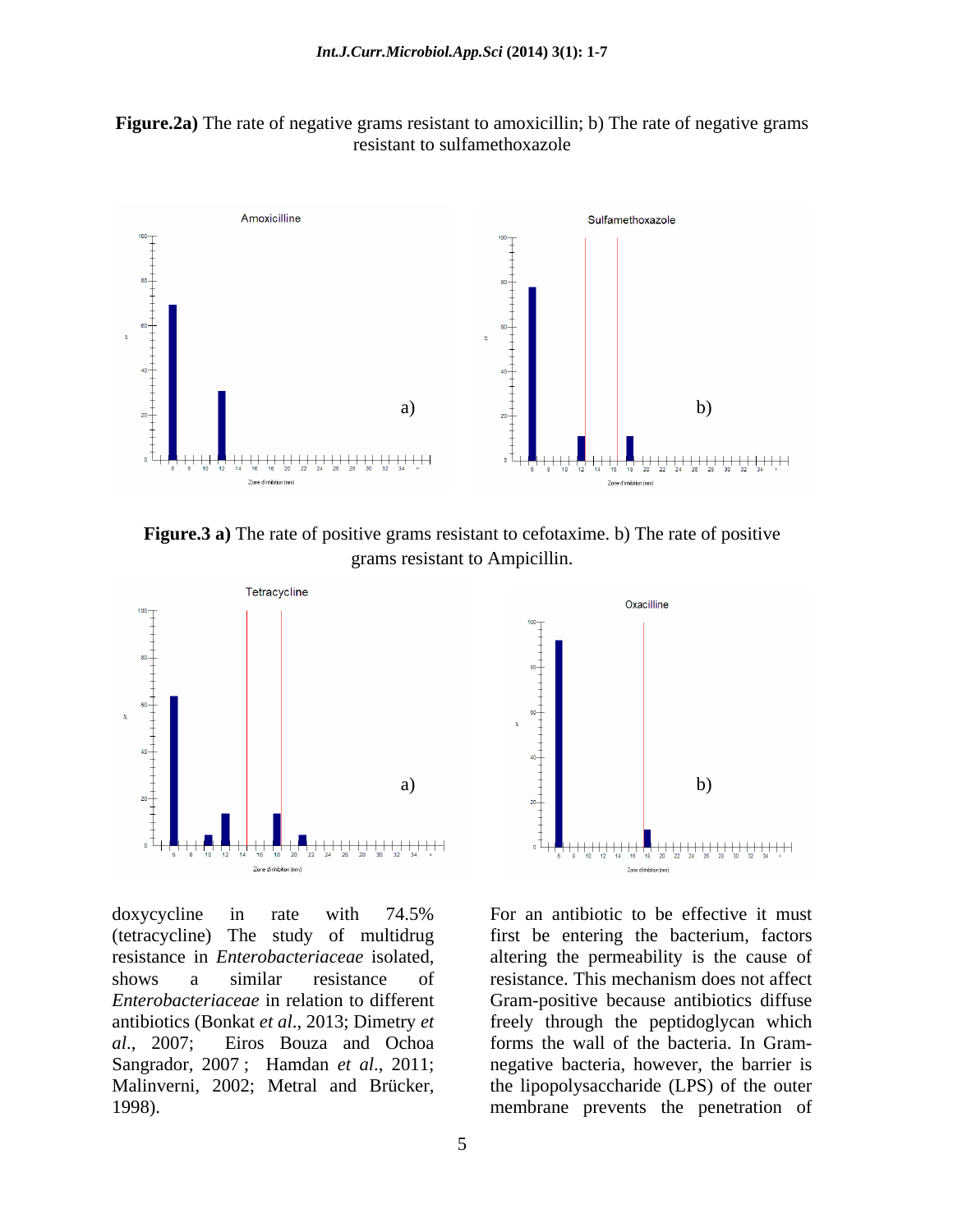antibiotics but porins, forming channel proteins allow passage of hydrophilic sulfonamides), 92.9% resistant to nalidixic molecules such as penicillins wide spectrum cephalosporins, aminoglycosides, chloramphenicol or **References** tetracycline. The driven mutations quantitative changes of these porins are Adukauskiene. D., Cicinskaite I. responsible for acquired resistance often Vitkauskiene A, Macas A, Tamosiūnas

Isolated staphylococci resistant to several antibiotics, including penicillin and susceptibility. Bangladesh Med. Res. ampicillin ranks first with a rate of 100% resistance (total resistance) followed by Al-Haddad, AM., 2005. Urinary tract oxacillin with a rate of 92% of cefazolin with a rate of 81 % of cefotaxime and at a <br>Al-Mukalla district. Yemen. East rate of 74.3%. We notice a significant resistance against b-lactam antibiotics Anandkumar, H., Kapur I, and (Enayat *et al*., 2008; Nasher *et al*., 2001; Zhanel *et al*., 2005). prevalence of antibiotic resistance and

The  $\beta$ -lactamase of Staphylococcus is a curopathogens. J Commun Dis. penicillinase which induces resistance to  $35(2):102-8$ . penicillin G and A (Ampicillin, Assefa, A., Asrat D, Woldeamanuel Y, Amoxicillin). This staphylococcal G/Hiwot Y, Abdella A and Melesse, penicillinase is inactivated by products known as "beta-lactamase inhibitors" susceptibility pattern of urinary tract (clavulanic acid tazobactum, sulbactam) which, together with beta-lactams, restore their effectiveness. In hospital, at least 80% of Staphylococci are beta-lactamase  $46(3):227-35$ . producers. Or by changing the target Beyene, G., and Tsegaye, W.

The resistance of Staphylococcus strains susceptibility pattern in jimma isolated is not limited to the family of b-<br>university specialized hospital, lactam, as 81.8% of our strains resistant to tetracycline, doxycycline followed with a rate of 72.1% (tetracycline), and have a Bonkat, G., Müller G. Braissant O. Frei R. total resistance to erythromycin Tschudin-Suter S, Rieken M, Wyler S, (macrolide), 78.1% resistance to Gasser TC Bachmann A and Widmer. gentamicin (aminoglycoside), 85.7% resistant to chloramphenicol ciprofloxacin resistance in extended-

to sulfamethoxazole (family sulfonamides), 92.9% resistant to nalidixic acid (quinolone).

# **References**

- cross several families of antibiotics. R, and Kinderyte, A. 2006.Hospital- **The gram positive cocci** Medicina (Kaunas). 42(12):957-64. Adukauskiene, D., Cicinskaite I,<br>Vitkauskiene A, Macas A, Tamosiūnas acquired urinary tract infections.
	- Ahmad, S., 2012. Pattern of urinary tract infection in Kashmir and antimicrobial Counc. Bull. 38(3):79-83.
	- Al-Haddad, AM., 2005.Urinary tract infection among pregnant women in Al-Mukalla district, Yemen. East Mediterr. Health .J. 11(3):505-10.
	- Anandkumar, H., Kapur I, and A. 2003. Increasing multi drug resistance among uropathogens. J Commun Dis.  $35(2):102-8.$
	- Assefa, A., Asrat D, Woldeamanuel Y, G/Hiwot Y, Abdella <sup>A</sup> and Melesse, T. 2008.Bacterial profile and drug infection in pregnant women at Tikur Anbessa Specialized Hospital Addis Ababa, Ethiopia. Ethiop. Med. J. 46(3):227-35.
- chromosomal 2011.Bacterial uropathogens in urinary Beyene, G., and Tsegaye, W. tract infection and antibiotic susceptibility pattern in jimma university specialized hospital, southwest ethiopia. Ethio.p J. Health. Sci. 21(2):141-6.
- (chloramphenicol family), 93.3% resistant Bonkat, G., Müller G, Braissant O, Frei R, Tschudin-Suter S, Rieken M, Wyler S, Gasser TC, Bachmann A and Widmer, A.F. 2013.Increasing prevalence of  $spectrum - \beta$ -lactamase-producing